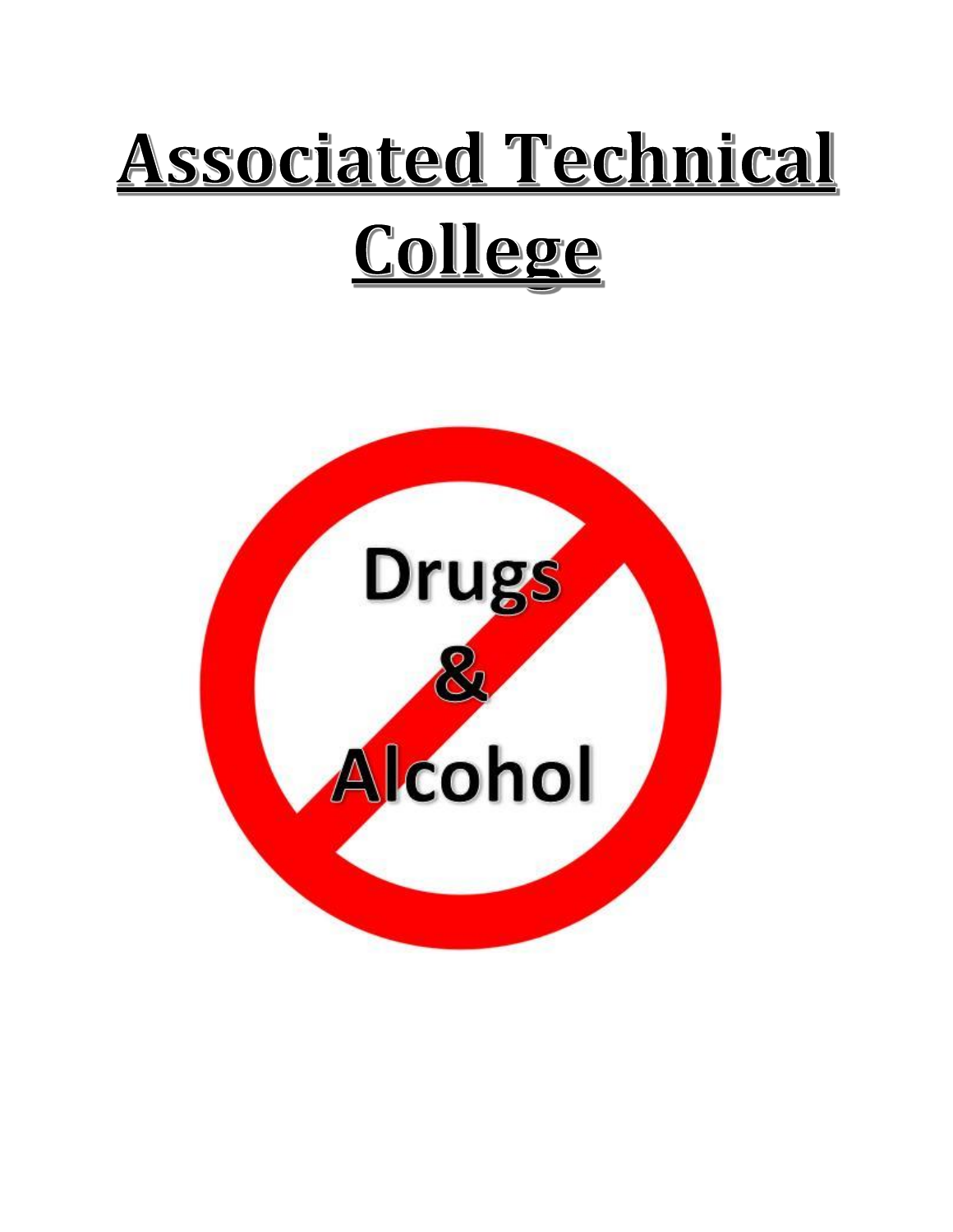# **Alcohol and Drug Policies and Procedures**

## **Table of Contents**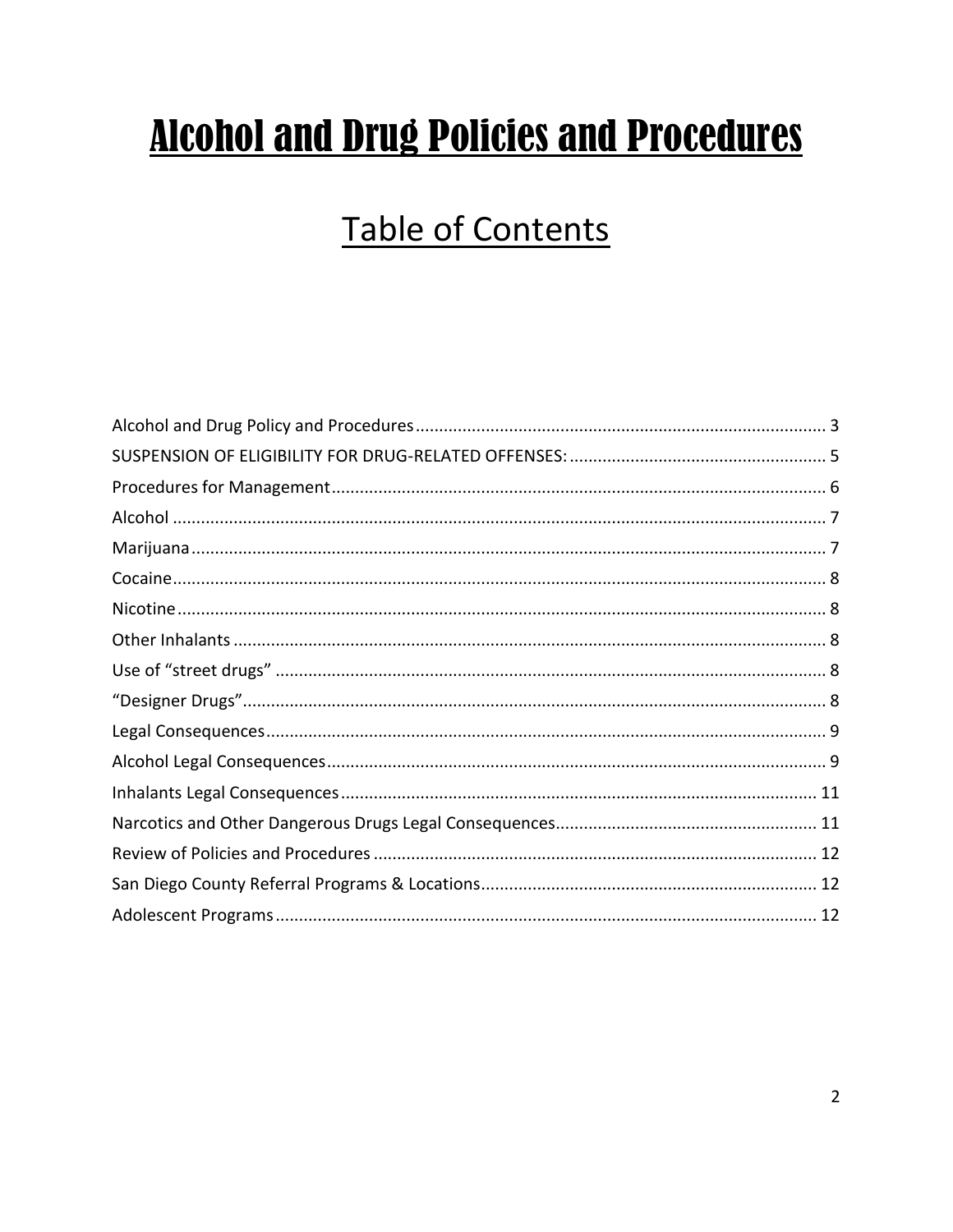### <span id="page-2-0"></span>**Alcohol and Drug Policy and Procedures**

The Drug-Free Schools and Communities Act (DFSCA) of 1989, also known as the Drug-Free Schools and Campuses Act, requires institutions of higher education to establish policies that address unlawful possession, use, or distribution of alcohol and illicit drugs. The DFSCA also requires the establishment of a drug and alcohol prevention program.

Students, faculty and staff may request information about the Drug Free Schools and Campuses Review by contacting the School Director. The School Director or his designee will also furnish referrals to students or employees seeking help for drug or alcohol problems.

The school has a no-exceptions policy concerning the use or sale of drugs (controlled substances) or the use or sale of alcoholic beverages on campus. For students, any violation of this policy will result in the suspension of the student found guilty of violating these requirements. These requirements are covered in the School Catalog as well as during student orientation.

The policy applies to employees as well as students. "Employee" means any person authorized to work for Diversified Education Company either full or part time, exempt or non-exempt, temporary or permanent, instructional or non-instructional.

"Campus" means any office, building or property (including parking lots) owned or operated by Diversified Education Company or any other site at which an employee or student is to perform work or social or academic activities supported or sponsored by D.E.C.

Employees are advised of the policy and sign an agreement to abide by the requirement. Students and staff are prohibited from the unlawful manufacture, distribution, possession, or use of illicit drugs or alcohol.

Drug and alcohol abuse impinges on all aspects of American life. It threatens the home, the schools, the community, and the workplace. The drug problem, which we much confront directly with all of the social, economic, political and intellectual capital at our command, is an equal opportunity destroyer. All socio-economic groups, races, nationalities, and ages – in other words, all of us – are endangered by our country's drug and alcohol problems.

Diversified Education Company is concerned with the well-being of its students and employees. We feel we have a compelling obligation to eliminate drug and alcohol abuse from our campuses. A successful drug-free campus program informs our students and employees of the hazards of drug use and offers assistance to the drug user and his/her family. An effective drug program assures the students and employees that personal dignity and privacy will be respected in reaching our goal of a drug and alcohol-free campus.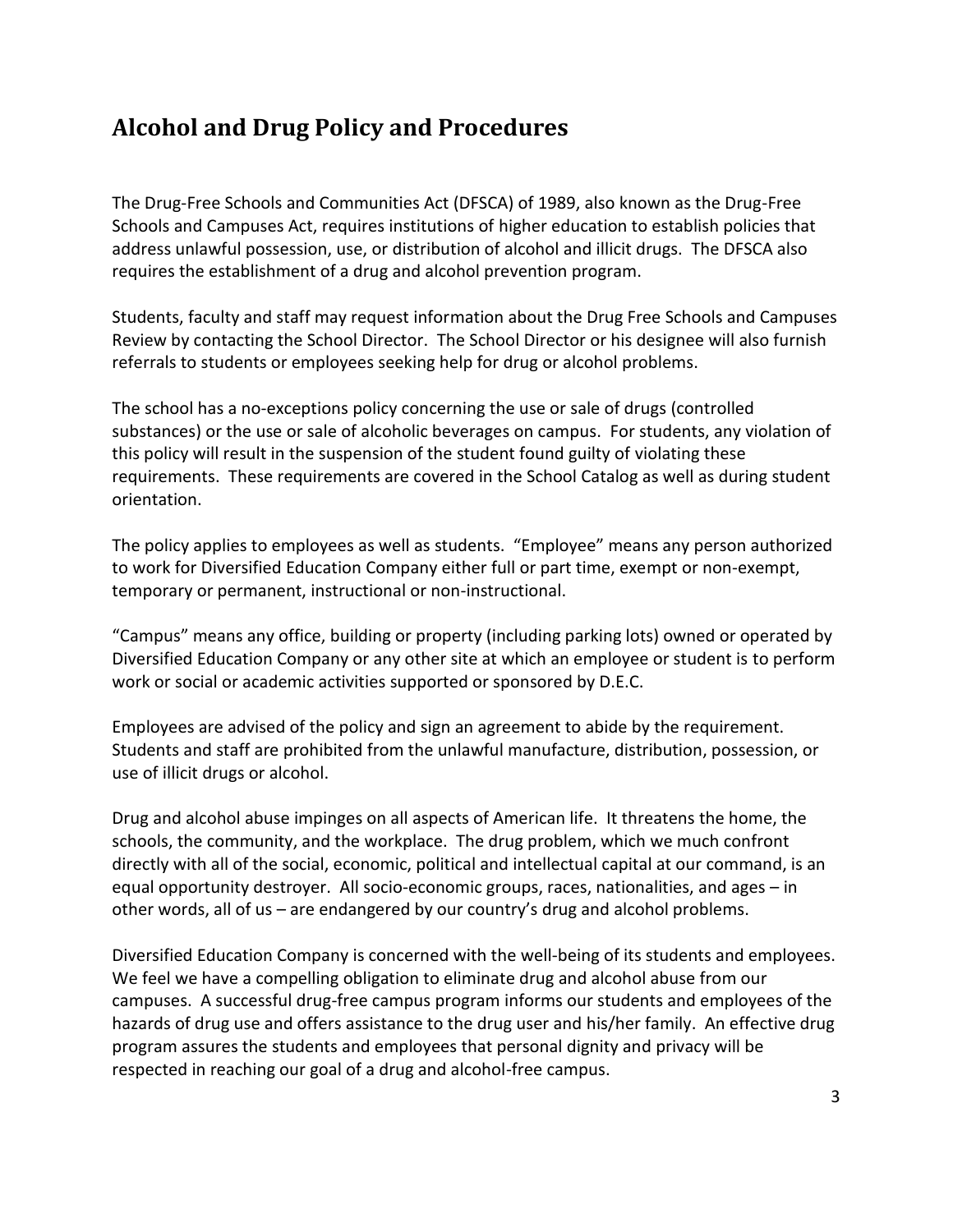We want our response to this epidemic of substance abuse to be based on cooperation, communication, and trust. We are fighting drug and alcohol abuse, not the individuals who abuse them.

We are deeply concerned about all the dangers associated with drug and alcohol abuse. This abuse has created a hole in the soul of our society than can only be filled, patched, and repaired by ourselves as a group.

As a group we can change behaviors and attitudes. As a group we must set standards for our behaviors, understand our values, discuss our values and affirm our values. Values are internalized. They are part of the process of forming character. Discussing and encouraging drug free values may be the best way we can discourage alcohol abuse and the use of illegal drugs.

Genuine appreciation for individual differences and cultural diversity is essential to the environment of learning. While we seek to educate and encourage, we also have a responsibility to restrict any behavior that adversely affects members of this campus. Honesty, integrity and caring are essential qualities of an educational institution and the concern for values is important to the whole educational experience.

As individuals, we can encourage each other to practice our values and experience our values. As individuals we can support each other's values, as well as discourage negative behavior and ideals. We, as individuals, can help each other constructively and thereby do more to eliminate the abuse of alcohol and drugs than any rule, regulation, or force. We need to commit ourselves to the way of life that enhances individual goals.

As an institution of learning, we must always remember that a sound mind and a sound body is, as the ancient Greeks believed, the beginning of a worthwhile and satisfying life. Our goal is for all of us to be involved in accomplishing this ideal.

Numerous legal sanctions under local, state and federal laws can be used to punish violators in addition to any action taken by the school. Penalties can range from denial of a driver's license, to years of imprisonment. Property may be seized. Community service may be mandated. A list of commonly abused drugs and their effects will be found at the end of this publication.

Students may lose eligibility for financial aid, could be denied other federal benefits such as Social Security, retirement, welfare, disability, and veterans' benefits. The Department of Housing and Urban Development (HUD) which provides funds to states for public housing has the authority to evict residents and members of their household who are involved in drugrelated crimes on or near HUD premises. A record of a felony conviction in drug-related crime may prevent a person from entering certain careers.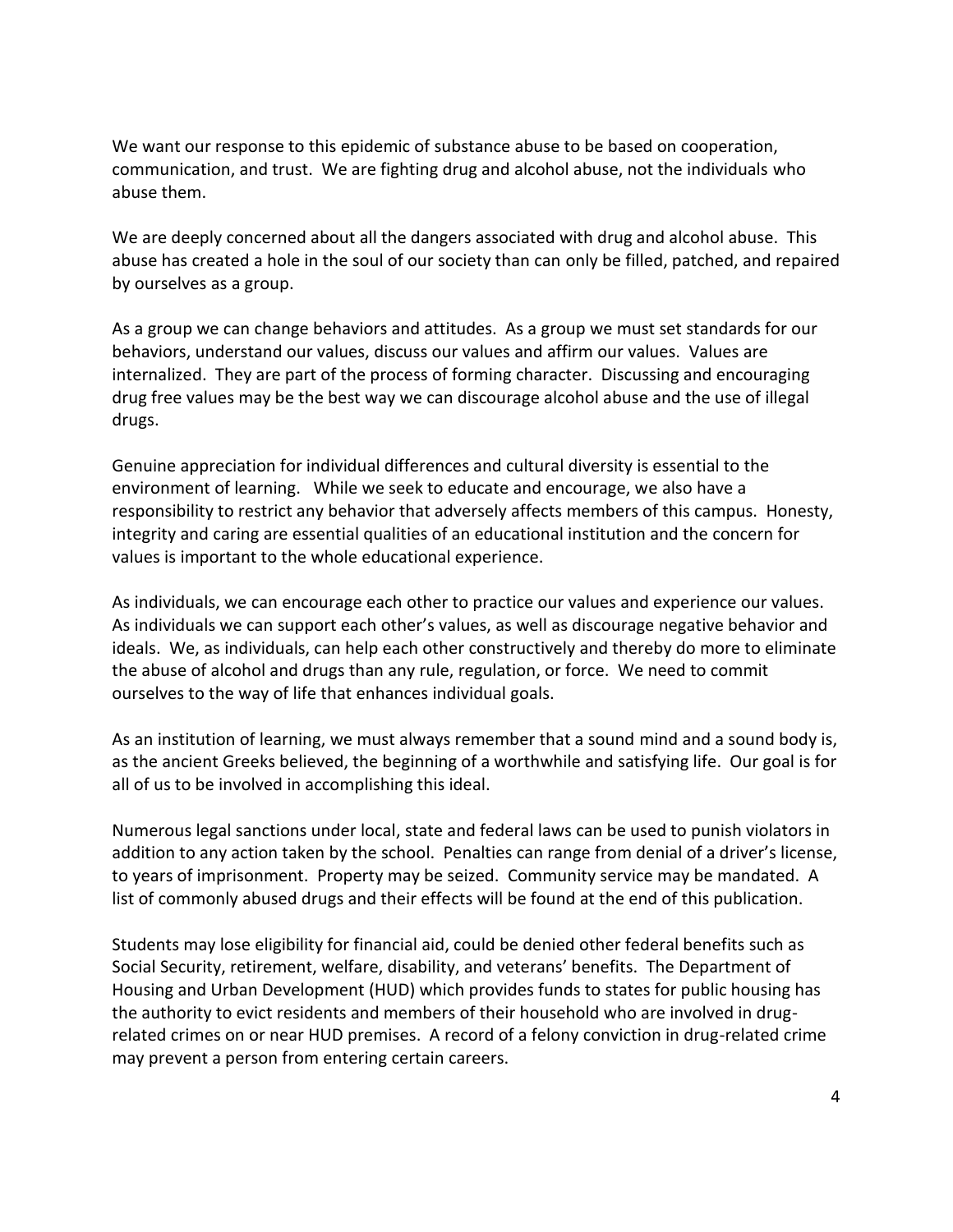The laws of the State are adequate to protect the innocent, but stringent enough to ensure that persons involved with the illegal dealing of drugs or excessive use of alcohol can be adequately punished. For example, a person found with a small amount of drugs may be arrested and required to make payment of all court costs as well as participate in mandatory drug or alcohol addiction programs and participate in mandatory community service. A person found with drugs with the intent to distribute may be imprisoned. A person found to be intoxicated while driving may be fined, face paying lawyer's fees, have insurance cost increased or denied, lose their driver's license and even be imprisoned.

#### <span id="page-4-0"></span>**SUSPENSION OF ELIGIBILITY FOR DRUG-RELATED OFFENSES:**

(1) IN GENERAL – A student who is convicted of any offense under any Federal or State law involving the possession or sale of a controlled substance for conduct that occurred during a period of enrollment for which the student was receiving any grant, loan or work assistance under Title IV Federal aid shall not be eligible to receive any grant, loan or work assistance under this title from the date of that conviction for a period of time specified in the following table:

#### **If convicted of an offence involving: The possession of a controlled substance: Ineligibility period is:**

| The sale of a controlled substance: Ineligibility period is: |  |  |
|--------------------------------------------------------------|--|--|
|                                                              |  |  |
|                                                              |  |  |

(2) REHABILITATION: A student whose eligibility has been suspended under paragraph (2) may resume eligibility before the end of the ineligibility period determined under such paragraph if: (A) the student satisfactorily completes a drug rehabilitation program that—

(i) complies with such criteria as the Secretary shall prescribe in regulations for purposes of this paragraph; and

(ii) includes two unannounced drug tests:

(B) the student successfully passes two unannounced drug tests conducted by a drug rehabilitation program that complies with such criteria as the Secretary shall prescribe in regulations for purposes of this OF SUBPARAGRAH (a) (I) above; or

(C) the conviction is reversed, set aside or otherwise rendered nugatory.

(3) DEFINITIONS The term "controlled substance" has the meaning given the term in section 102(6) of the Controlled Substances Act (21 U.S.C. 802(6)) Examples of controlled substances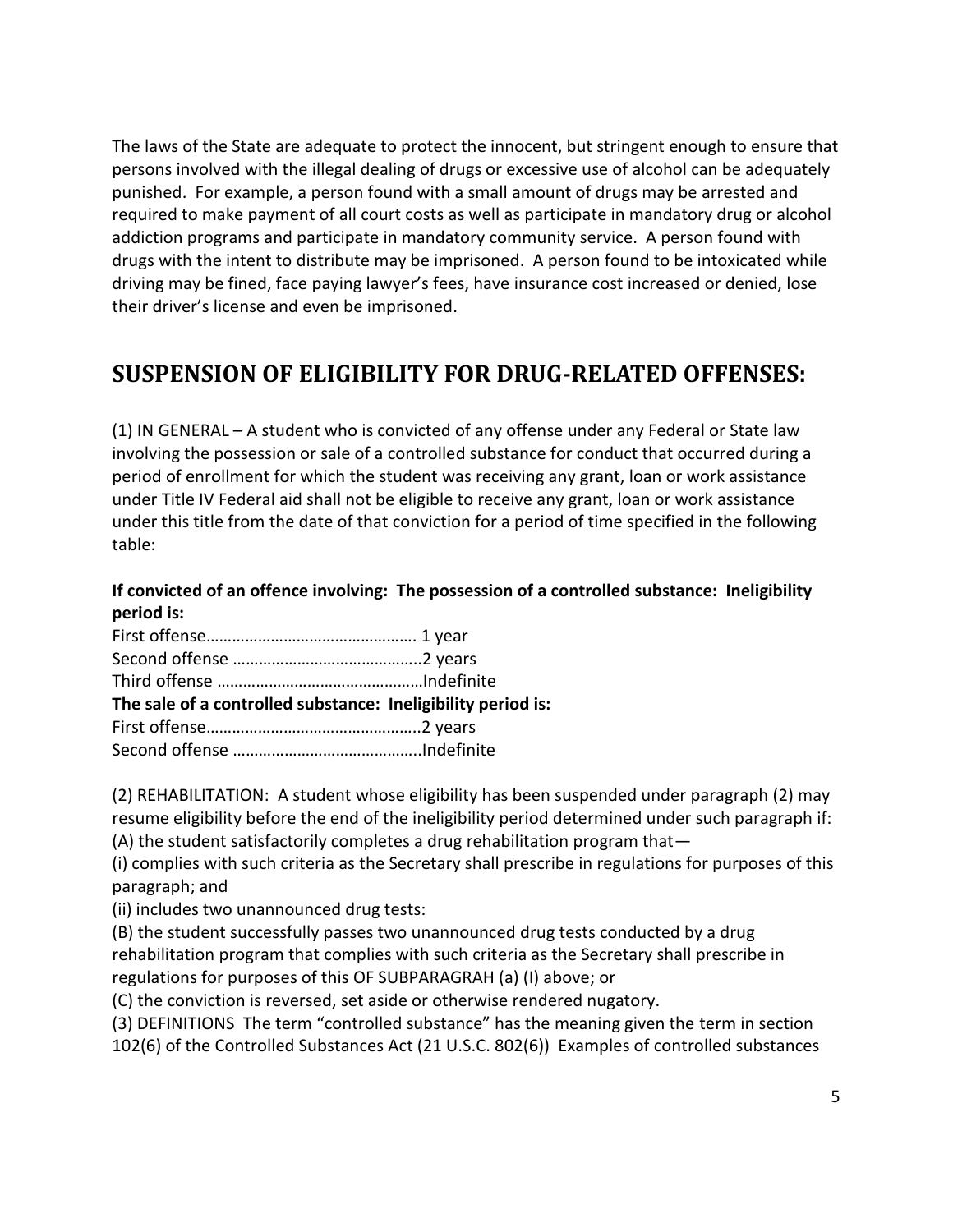commonly found are listed in this publication; however, other substances may be added. Students should avoid any substance not being sold by established businesses.

If an employee or student seeks help prior to discovery, confidentiality will be protected and Diversified Education Company will provide help by referral, but it remains the responsibility of the employee or student to seek help and rehabilitation and assistance. Such referrals do not alter the requirement to refrain from drug or alcohol use while on company property. DEC assures students and employees that seeking help in dealing with substance abuse will not, in in itself, affect continued enrollment or employment.

A student who is suspended, or expelled under this policy may request a review following the procedures outlined in the school catalog where the severity of the offense will be considered in determining whether or not the student will be re-admitted. The student may be referred to substance abuse counselling. A list of San Diego County resources is included at the end of this publication.

 A second violation of the drug and alcohol policy, however, will result in permanent suspension.

#### <span id="page-5-0"></span>**Procedures for Management**

If an employee or student is suspected of being in violation of this policy, the individual making the observation should immediately consult with Security or an appropriate member of management.

Prior to initiating questioning relative to use or possession, the manager or security officer should first consult with the School Director, if he/she is available. Otherwise, the manager is to have a witness present and without other guidance, limit his/her questioning to that which determines the employee's or the student's general condition (i.e., does he employee or student feel sick; does the employee or student know where he/she is; to whom he/she is talking; and what may be the cause of the employee's or student's present condition).

Managers are to restrict conversations concerning possible violations of this policy to those persons who are participating in any questioning, evaluation, investigation or disciplining action and who have a need to know about the details of the drug/alcohol investigation. This restriction includes not mentioning the name of the employee or student suspected of violating this policy. Management, supervisors, and investigators are to instruct other employees and students, except as stated above, not to talk about such possible violations. If an employee or student is suspected of possession of alcohol contrary to policy, or of selling, purchasing or transferring an illegal drug, the manage is to a) seize any suspected alcohol or illegal drug which is in plain sight; b) secure any container or the like, where alcohol or illegal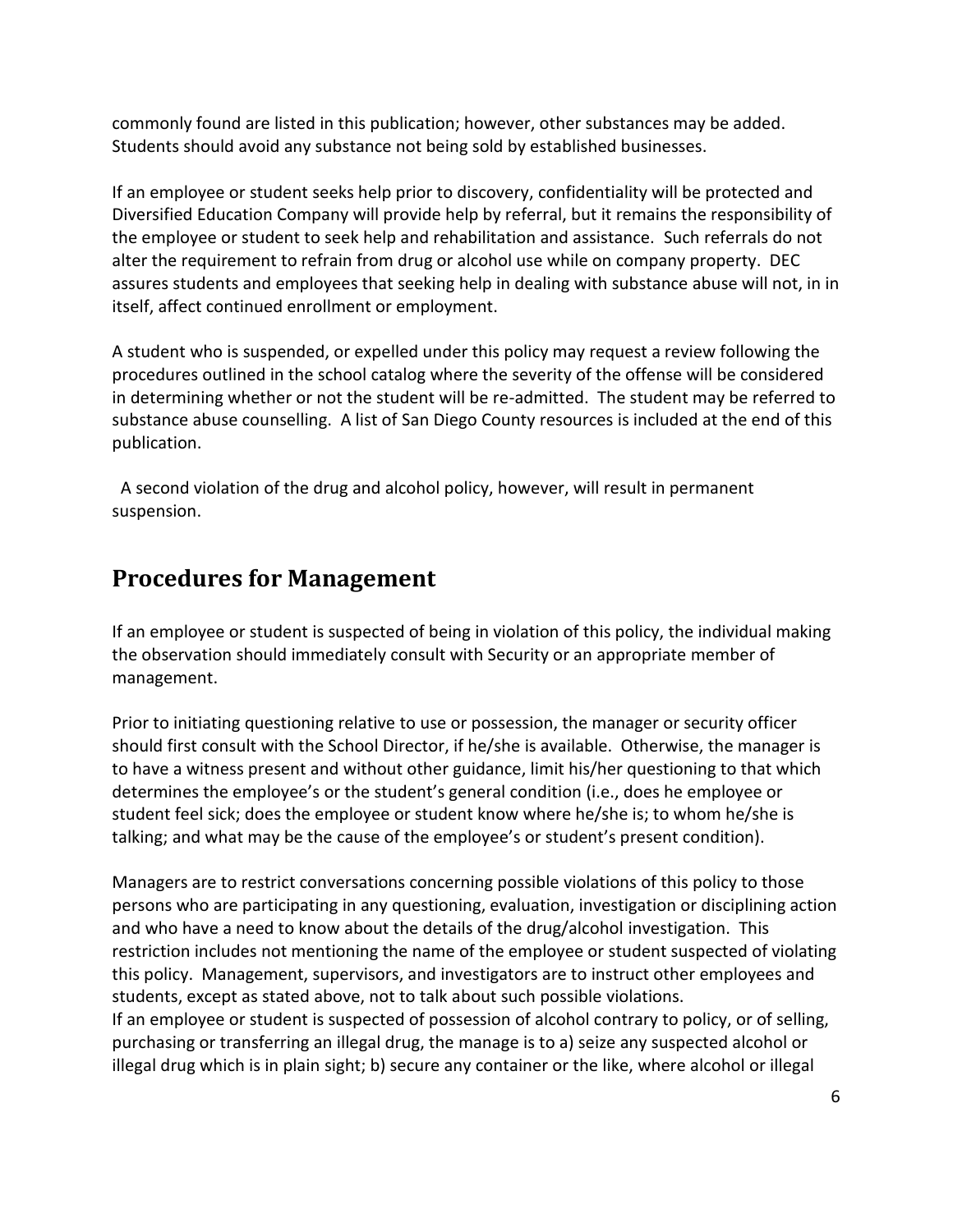drugs may be present, for a subsequent search by appropriate personnel; and c) order the employee or student to report to an area in the facility where appropriate personnel can question the suspected employee or student in private.

**The regulations, plus a review of the effects of alcohol and drug consumption are during the student's orientation and publications distributed which outline the effects of use of drugs and alcohol and the possible legal penalties that may be incurred if an arrest is made. A list of resources available to students who need help in combating alcohol or drug addiction will be provided at that time and will be available from the education office or from the School Director at any time.**

Briefly, specific serious health risks are associated with the use of alcohol and illicit drugs, some of which are listed below.

## <span id="page-6-0"></span>**Alcohol**

Alcohol is a depressant drug that slows the nervous system. Physical effects include increased heart rate; loss of muscle control leading to slurred speech, poor coordination, hangover, fatigue, nausea, headache, and blackouts (memory loss, or unconsciousness).

Mental effects include impaired judgment, poor concentration, impaired thinking and reasoning processes, loss of inhibitions, and exaggerated feelings of anger, fear and anxiety.

Potential consequences of alcohol abuse include alcoholism, damage to brain cells, memory loss, poor concentration, death (through accident or alcohol poisoning).

Social problems associated with alcohol abuse include social consequences, accidents and injuries, violence, sexual assault, increase risk of contracting sexually transmitted diseases, serious crimes resulting from impaired judgment, family problems, loss of jobs and loss of income.

### <span id="page-6-1"></span>**Marijuana**

While use of marijuana is legal in the state of California for medical purposes, the school still prohibits its use on campus. Marijuana use can impair short-term memory, thinking and physical coordination. It can sometimes cause a panic reaction and can increase the risk of lung cancer and emphysema. It can interfere with judgment, attention span, concentration and overall intellectual performance all of which are essential for successful learning. Driving ability may be impaired. There is a high risk of psychological dependence and studies show that it may compromise the immune system.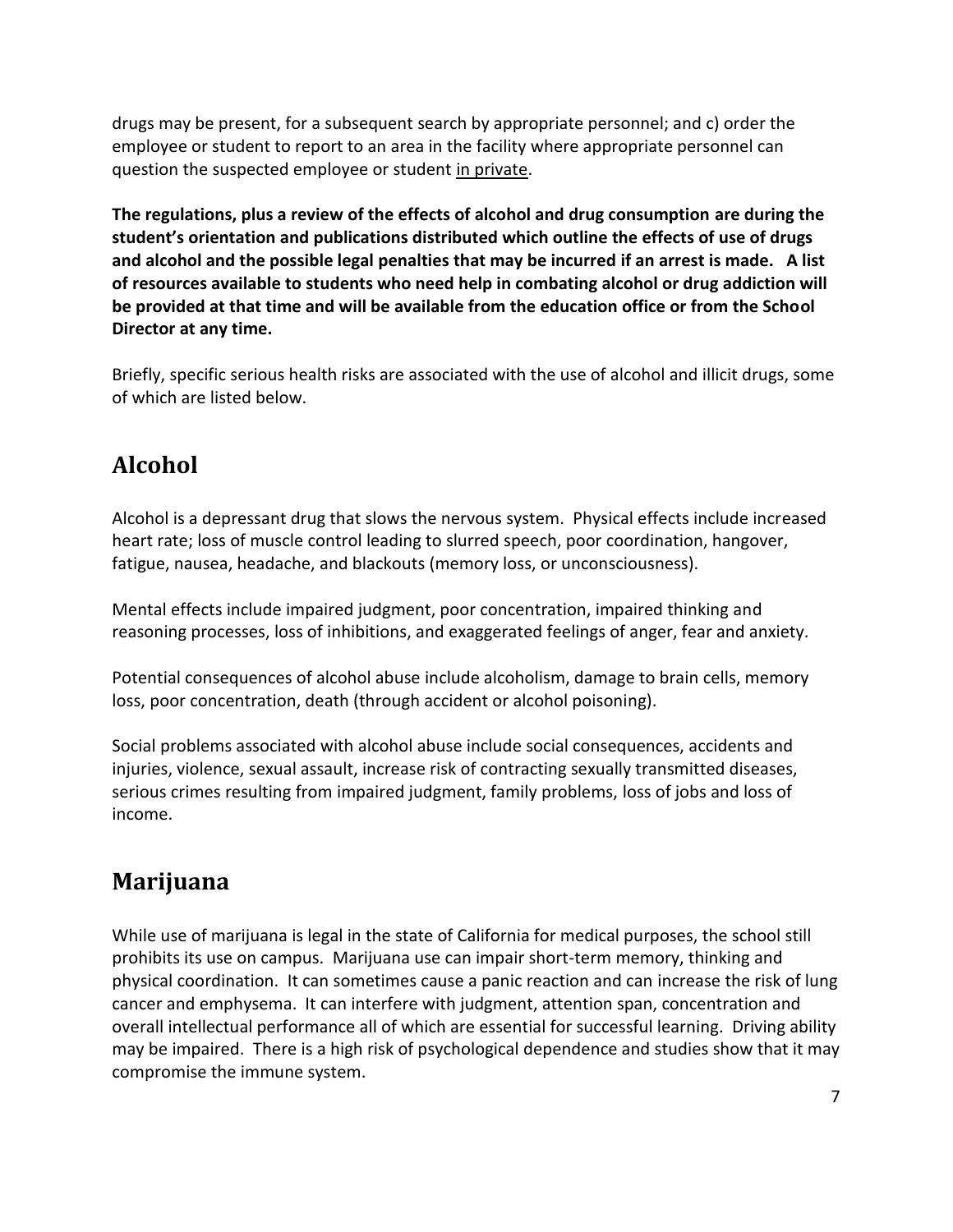#### <span id="page-7-0"></span>**Cocaine**

Addiction, cardiovascular system damage, including heart attack, brain damage, seizures, lung damage, severe depression, paranoia, psychosis. Similar risks are associated with other stimulants, such as speed and uppers.

### <span id="page-7-1"></span>**Nicotine**

Smoking is prohibited in all buildings on campus, in all forms. It is highly addictive and its use can result in a variety of physical problems including lung cancer and early death. It has recently been shown to affect the immune system and may lead to type 2 diabetes.

### <span id="page-7-2"></span>**Other Inhalants**

Inhalants are a diverse group of chemicals that easily evaporate and can cause intoxication when their vapors are inhaled. Most inhalants are central nervous system depressants. Use of these drugs slows down many body functions. High doses can cause severe breathing failure and sudden death. Chronic abuse of some of these chemicals can lead to irreversible liver damage and other health problems.

### <span id="page-7-3"></span>**Use of "street drugs"**

Use of any illicit street drug carries the risk of being contaminated and result in unwanted effects including death.

### <span id="page-7-4"></span>**"Designer Drugs"**

By modifying the chemical structure of certain drugs, underground chemists have been able to create what are loosely called 'designer drugs'. These drugs can be much more potent and dangerous than the original substances and can produce more toxic effects. Side effects may include uncontrollable tremors, drooling, impaired speech, paralysis, hallucinations, unconsciousness, irreversible brain damage, up to an including death.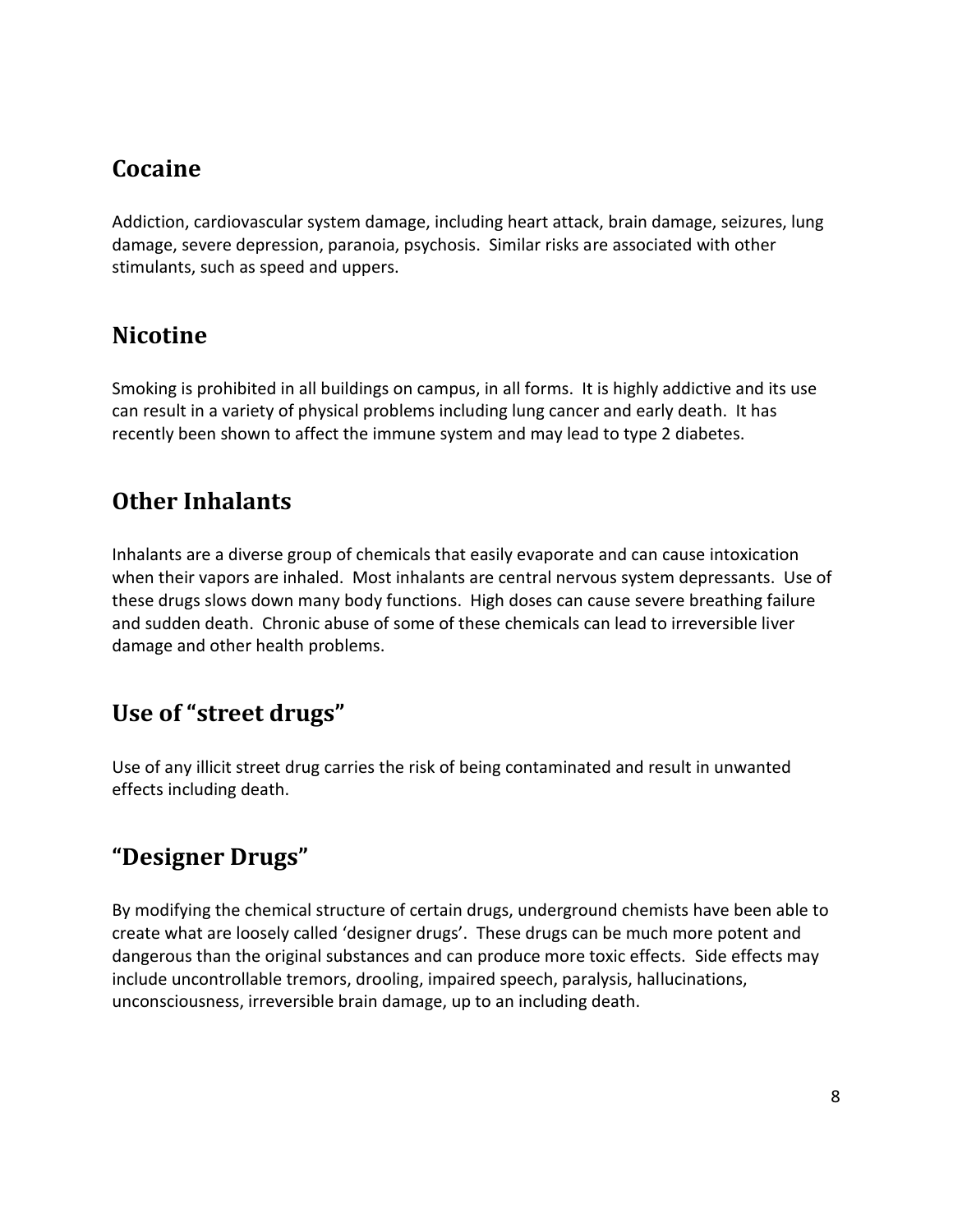Amphetamines and methamphetamines analogs can cause nausea, blurred vision, chills, perspiration, faintness, anxiety, depression and paranoia. Even one dose can result in brain damage.

Phencyclidine analogs can cause illusions, hallucinations and impaired perception.

A variety of resources are available for treatment of alcohol or drug addiction. A search on line should produce a variety of possibilities. Also, a list of agencies offering services free or lowcost will be furnished to the student at orientation. Treatment may also be available through your health insurance plan.

An extended list of commonly abused drugs, their street names, and health consequences is included at the end of this publication.

There are also national organizations one can contact for help. The Alcoholism and Drug Abuse Hotline is open 24 hours a day at 1-800-252-6465. The Cocaine Hotline is 1-800-444-9999. The National Institute on Drug Abuse Hotline is available from 8:00 a.m. to 2: a.m. Monday-Friday and from 11:00 a.m. to 2:00 a.m. on weekends at 1-800-662-4357.

Persons with problems of alcohol addiction are encouraged to join a 12-step program. Meetings are available in almost any area and they are anonymous. No one has to know you go. What you see there, what you hear there, is to stay there. Meetings are free and a good place to go to listen, share and grow. Please see the list of locations available throughout San Diego County.

#### **Legal Consequences**

<span id="page-8-0"></span>In addition to any disciplinary action taken by the school, the violation of alcohol and drug laws can have serious consequences, including but not limited to fine and incarceration.

The Federal Controlled Substances Act provides penalties of up to 15 years in prison and fines of up to \$25,000 for the unlawful distribution or possession with intent to distribute narcotics. For unlawful possession of a controlled substance, a person is subject to up to one year imprisonment, and fines up to \$5,000. Any person who unlawfully distributes a controlled substance to a person under the age of twenty-one years may be punished by up to twice the terms of imprisonment and fine otherwise authorized by law.

### <span id="page-8-1"></span>**Alcohol Legal Consequences**

Any person who sells, furnishes, gives or causes to be sold, furnished or given away any alcoholic beverage to any person under the age of 21 is utility of a misdemeanor.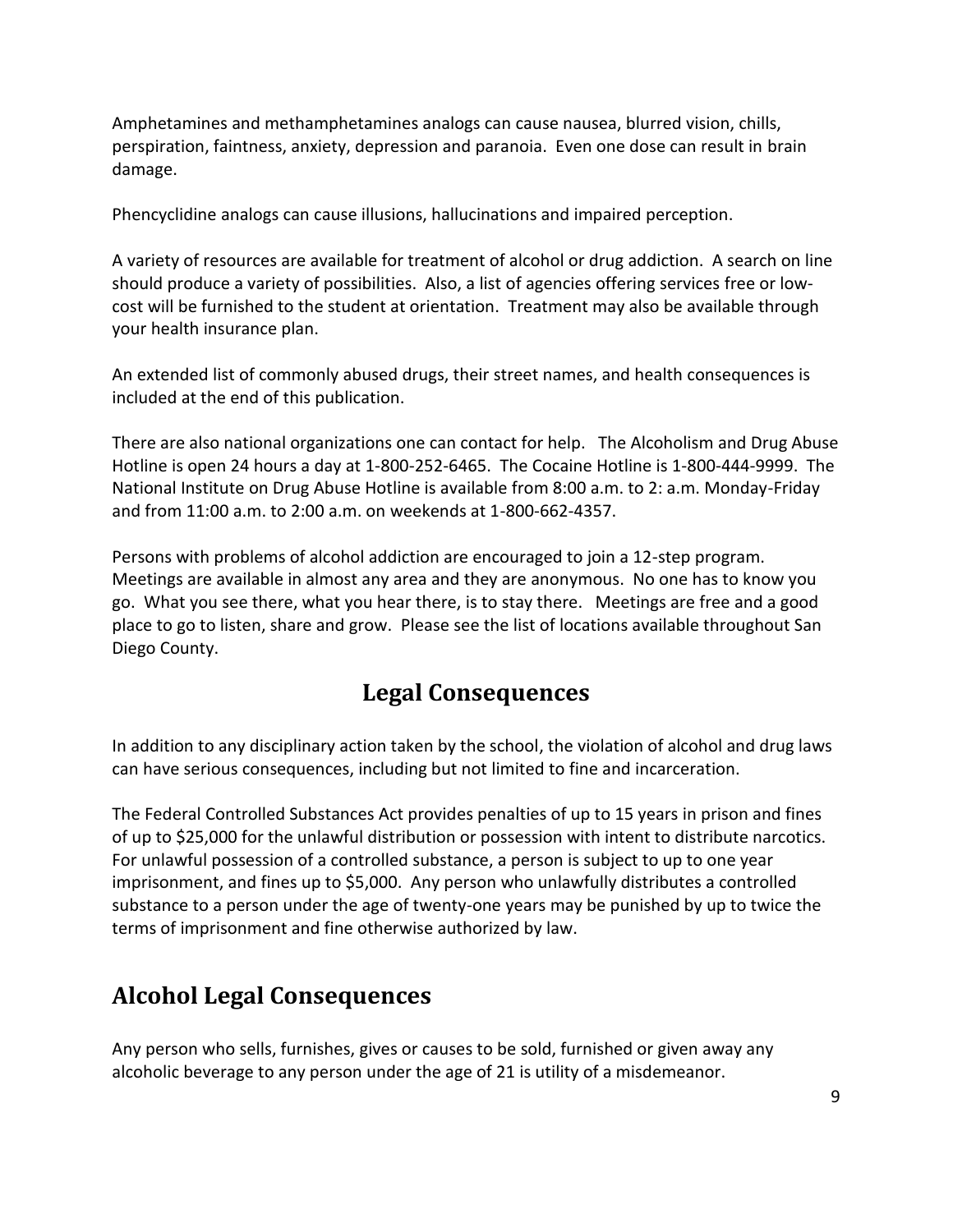Any person under the age of 21 years who attempts to purchase any alcoholic beverage from a licensee, or the licensee's agent or employee is guilty of an infraction and shall be punished by a fine of not more than \$100.

Any person under the age of 21 years who has any alcoholic beverage in his possession on any street or highway or in any public place or in any place open to the public is guilty of a misdemeanor. This section does not apply to possession by a person under the age of 21 years making a delivery of an alcoholic beverage in pursuance of the order of his parent, or in pursuance of his employment.

It is unlawful for any person, while under the influence of any alcoholic beverage or any drug, or under the combined influence of an alcoholic beverage and any drug, to drive a vehicle and when so driving, do any act forbidden by law or neglect any duty imposed by law in the driving of the vehicle, which act or neglect proximately causes death, or bodily harm to any person other than the driver.

It is unlawful for any person, while having 0.08 percent or more, by weight, of alcohol in his or her blood to drive a vehicle and when so driving, do any act forbidden by law or neglect any duty imposed by law in the driving of the vehicle, which act or neglect proximately causes death or bodily injury to any person other than the driver.

No person shall drink any alcoholic beverage while driving a vehicle upon any road or highway. It is unlawful for the registered owner of any motor vehicle or driver if the registered owner is not then present in the vehicle to keep in upon any road or highway, any bottle, can or other receptacle containing any alcoholic beverage which has been opened, or a seal broken, or the content of which have been partially removed unless the container is kept in the trunk of the vehicle, or kept in some other area of the vehicle not normally occupied by the driver or passengers if the vehicle is not equipped with a trunk. A utility compartment or glove compartment shall be deemed within the area occupied by the driver and passengers.

Any person under the age of 21 years who presents or offers to any licensee, his agent or employee, any written, printed or photostatic evidence of age and identity which is false, fraudulent or not actually his own for the purpose or ordering, purchasing, attempting to purchase or otherwise procuring or attempting to procure the serving of any alcoholic beverage, or who has in his possession any false or fraudulent written, printed or photostatic evidence of age and identity is guilty of a misdemeanor and shall be punished by a fine of at least two hundred dollars (\$200) no part of which shall be suspended.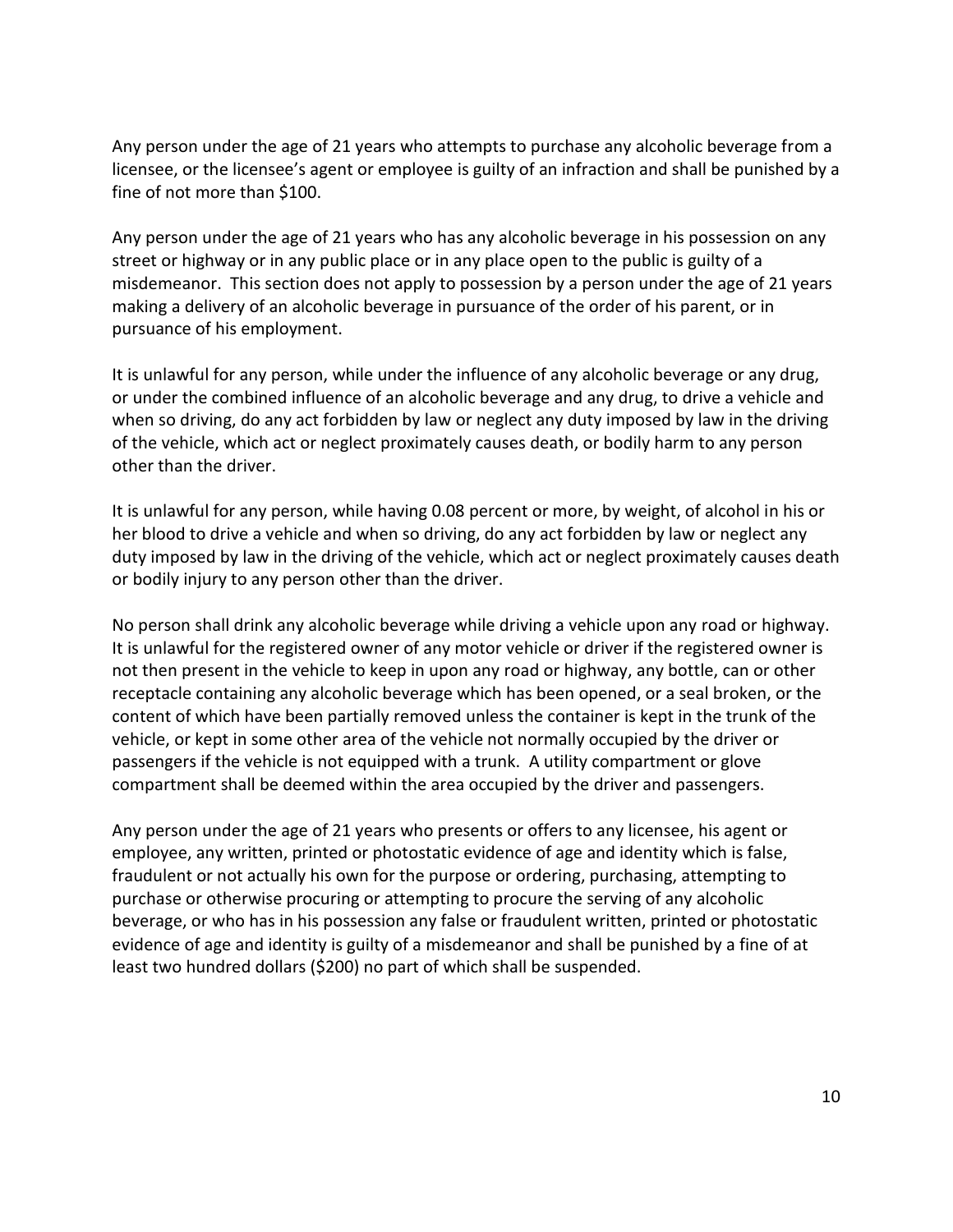#### <span id="page-10-0"></span>**Inhalants Legal Consequences**

Every person who sells, dispenses or distributes toluene, or substances or material containing toluene, to any person who is less than 18 years of age shall be guilty of a misdemeanor, and upon conviction shall be fined in the sum of not less than one thousand dollars (\$1,000), more than two thousand dive hundred dollars (\$2,500) or be imprisoned for not less than six months nor more than one year.

Any person who possesses nitrous oxide or any substance containing nitrous oxide, with the intent to breathe, inhale or ingest for the purpose of causing a condition of intoxication, elation, euphoria, dizziness, stupefaction, or dulling of the senses or for the purpose of, in any manner, changing, distorting, or disturbing the audio, visual or mental processes, or who knowingly and with the intent to do so is under the influence of nitrous oxide or any material containing nitrous oxide is guilty of a misdemeanor. This section shall not apply to any person who is under the influence of nitrous oxide or any material containing nitrous oxide pursuant to an administration for the purpose of medical, surgical, or dental care by a person duly licensed to administer such an agent.

#### <span id="page-10-1"></span>**Narcotics and Other Dangerous Drugs Legal Consequences**

Every person who possesses any controlled substance, unless upon the written prescription of a physician, dentist, podiatrist, or veterinarian licensed to practice in this state shall be punished by imprisonment in the state prison.

Every person who possesses for sale any controlled substance shall be punished by imprisonment in the state prison for two, three or four years.

Every person who transports, imports into the state, sells, furnishes, administers, or gives away or offers to transport, import into this state, sell, furnish, administer, or give away, or attempts to import into this state or transport any controlled substance, unless upon the written prescription of a physician, dentist, podiatrist, or veterinarian licensed to practice in this state, shall be punished by imprisonment in the state prison for three, four or five years.

Every person who agrees, consents or in any manner offers to unlawfully sell, furnish, transport, administer, or give any controlled substance, or who offers, arranges, or negotiates to have such controlled substance unlawfully sold, delivered, transported, furnished, administered, or given to any person any other liquid substance or materials in lieu of any such controlled substance shall be punished by imprisonment in the county jail for not more than one year, or in the state prison.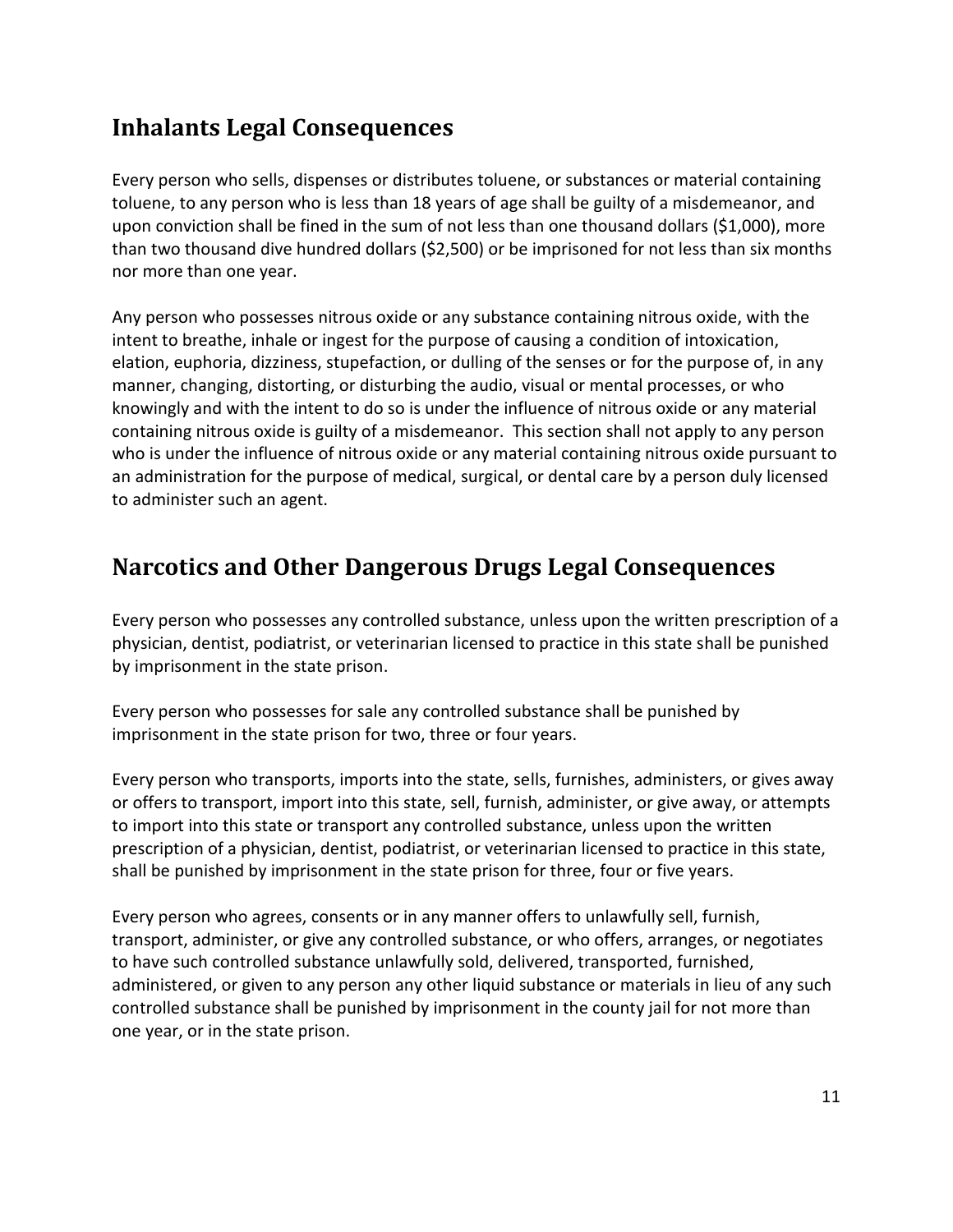Any person 18 years of age or older who unlawfully prepares for sale upon school grounds or a public playground, sells, or gives away a controlled substance to a minor under the age of 14 years upon the grounds of, or within, any school providing instruction in kindergarten, or any of grades 1 through 12, inclusive, during hours in which the school is open for classes or schoolrelated programs, or upon the grounds of a public playground during the hours in which schoolrelated programs for minors are being conducted, shall be punished by imprisonment in the state prison for five, seven, or nine years.

#### <span id="page-11-0"></span>**Review of Policies and Procedures**

An annual review of the effectiveness of the school's drug and alcohol policies is conducted utilizing disciplinary reports from the School Director and reports from the school's security officers. The number and seriousness of any violations reported during the year is the primary measure of proof of the effectiveness of the school's policy. The review is conducted by the corporate officer designated to prepare the annual security report (ASR).

### <span id="page-11-1"></span>**San Diego County Referral Programs & Locations**

#### <span id="page-11-2"></span>**Adolescent Programs**

Adolescent programs provide substance abuse treatment for adolescents and their families. Outpatient services, crisis intervention, and residential treatment services are offered in our urban and rural communities.

#### **Program Goals:**

- Provide developmentally appropriate substance abuse treatment services for adolescents throughout the County
- Increase access to care by reducing wait times to entering programs
- Help youth reach their full potential by ensuring 35% of participants either complete program and/or demonstrate progress
- Promote self-sufficiency by ensuring at least 90% of participants either remain in school and/or educational setting
- Contribute to the decrease in crime by ensuring 90% of participants have no new arrests

| <b>CENTRAL</b>                    | <b>EAST</b>                       |
|-----------------------------------|-----------------------------------|
| <b>NON-RESIDENTIAL SERVICES</b>   | <b>NON-RESIDENTIAL SERVICES</b>   |
| <b>McAlister Institute (MITE)</b> | <b>McAlister Institute (MITE)</b> |